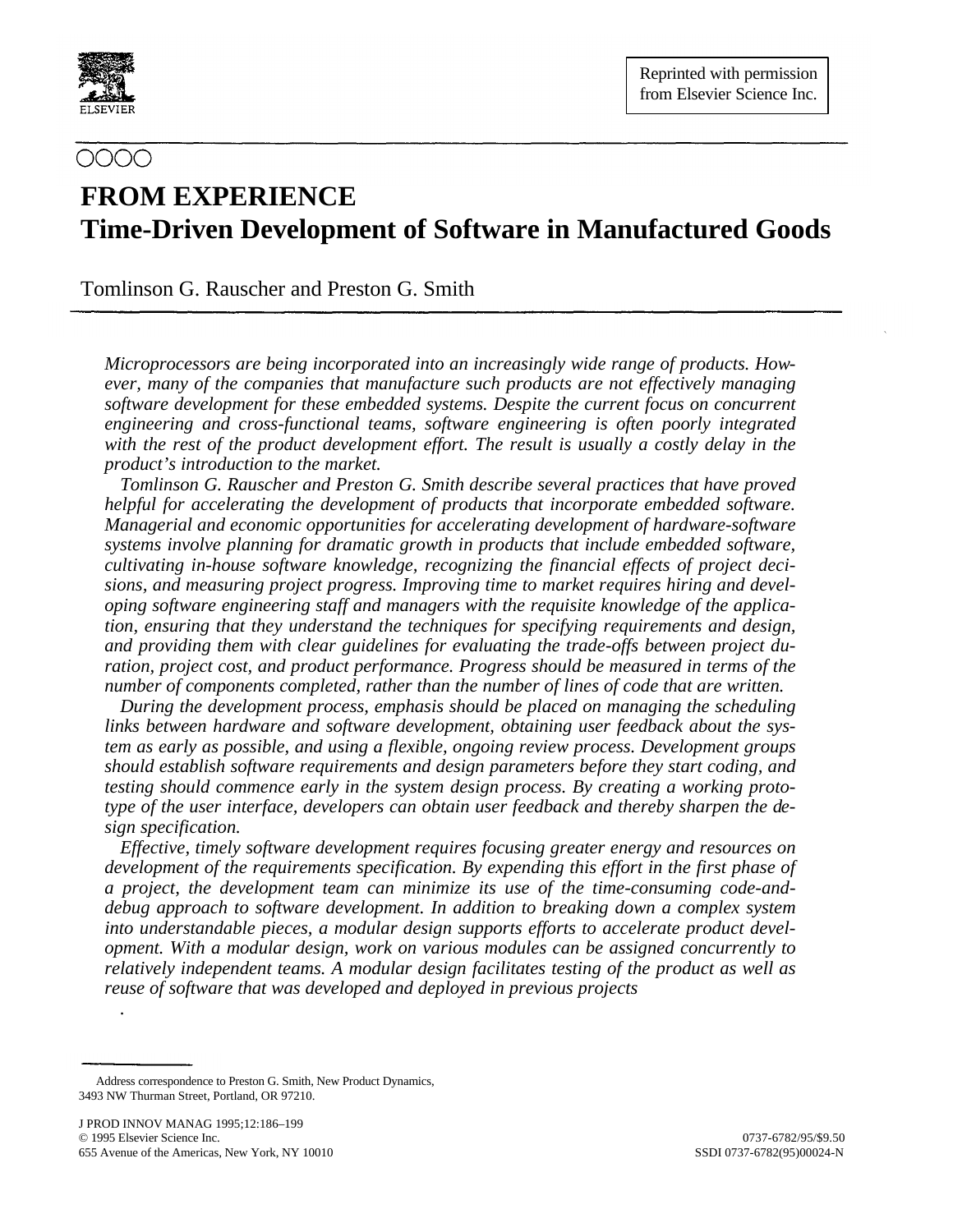## **Introduction**

Today's product development professionals are applying many techniques to reduce the time consumed in delivering manufactured goods to market. These include cross-functional teams, quality function deployment, concurrent engineering, and many other techniques [10,11]. Such techniques typically focus on hardware activities, however, without considering the peculiarities of the software subsystems that often delay the overall project.

The difficulties in managing software development might be relegated to a small group of software specialists if it weren't for the fact that software is becoming an increasingly large part of our products. Products such as telephones, cash registers, thermostats, automotive control systems, copiers, and alarm systems—which had been electromechanical devices now incorporate a microprocessor. Because these microprocessors require software to drive them, the effective management of software engineering is something we can no longer ignore if we wish to get our new manufactured products to market quickly.

Many of us have recognized that software development requires some new management approaches and thus have

#### **BIOGRAPHICAL SKETCHES**

Tomlinson G. Rauscher has almost two decades of experience managing product development projects. He received his B.S. from Yale University, his M.S. in Computer Science from the University of North Carolina, his Ph.D. in Computer Science from the University of Maryland, and his M.B.A. from the University of Rochester. He has worked for NCR, Amdahl, and GTE in computer systems R&D and for the past 15 years has been a product development manager at Xerox Corporation. Rauscher holds the CDP, the CCP, and two patents. He is the author of two books and more than 25 papers on technical and management subjects. He had lectured on these subjects at numerous conferences, professional meetings, and universities. Rauscher is also listed in *Who's Who*. He is currently managing a product development project that is attempting to set new benchmarks for software productivity and time to market.

Preston G. Smith has worked exclusively for over 10 years on accelerated product development, initially as a staff consultant within a large conglomerate and for the past 8 years as a management consultant with New Product Dynamics. He has applied the techniques of rapid product development to consumer electronics, home appliances, computers, medical electronics, industrial automation equipment, and telecommunications gear. He is coauthor of *Developing Products in Half the Time* and several articles on fast-cycle product development. In addition to his consulting experience, Smith has held engineering and management positions at IBM, AT&T, GM, and other firms. He holds an engineering Ph.D. from Stanford and is a Certified Management Consultant.

turned to the considerable literature on software development processes [6] and software project management [1,13] for answers. These sources of information have been of limited help for software-driven manufactured goods for two reasons. First, the software management literature is generally written for software professionals, thus it often seems as unfathomable to hardware people as the software itself. Secondly—and more subtly—the type of data processing software usually covered in such literature has some essential differences from the type of software that drives the microprocessors embedded in manufactured products. Rauscher and Ott [9] are among the very few authors who address managing the development of the distinctive software used to drive machines in real time, and as far as we know, no one has dealt specifically with techniques for developing such hardware-software products more quickly.

Such techniques are the subject of this article. We explore the subject by describing ten tools used by those who have accelerated the development of hardwaresoftware systems. As outlined in Exhibit 1, the tools cover three areas: management and economics, the development process, and product design.

## **Management and Economics Opportunities**

### *Topic 1: Plan for Dramatic Growth in Software*

In the quarter century since the introduction of the first commercial microprocessors, performance capabilities have increased dramatically. For example, 1978's Intel 8086 microprocessor could execute 330,000 instructions per second [5], whereas their current Pentium P54C can perform 150,000,000 instructions per second. Similarly, the amount of memory in microprocessor-controlled systems has increased from tens of kilobytes to megabytes. This increase in hardware performance has enabled the development of powerful yet inexpensive systems for controlling the operation of a wide variety of manufactured products.

As it is software that provides much of the functionality and control of electromechanical products, increasing hardware performance capabilities have generated an increasing demand for software. Accordingly, the amount of software in manufactured products has grown rapidly. For example, Figure 1 illustrates the increasing amount of software in copier products from a major manufacturer. To address this growth, many firms have significantly increased the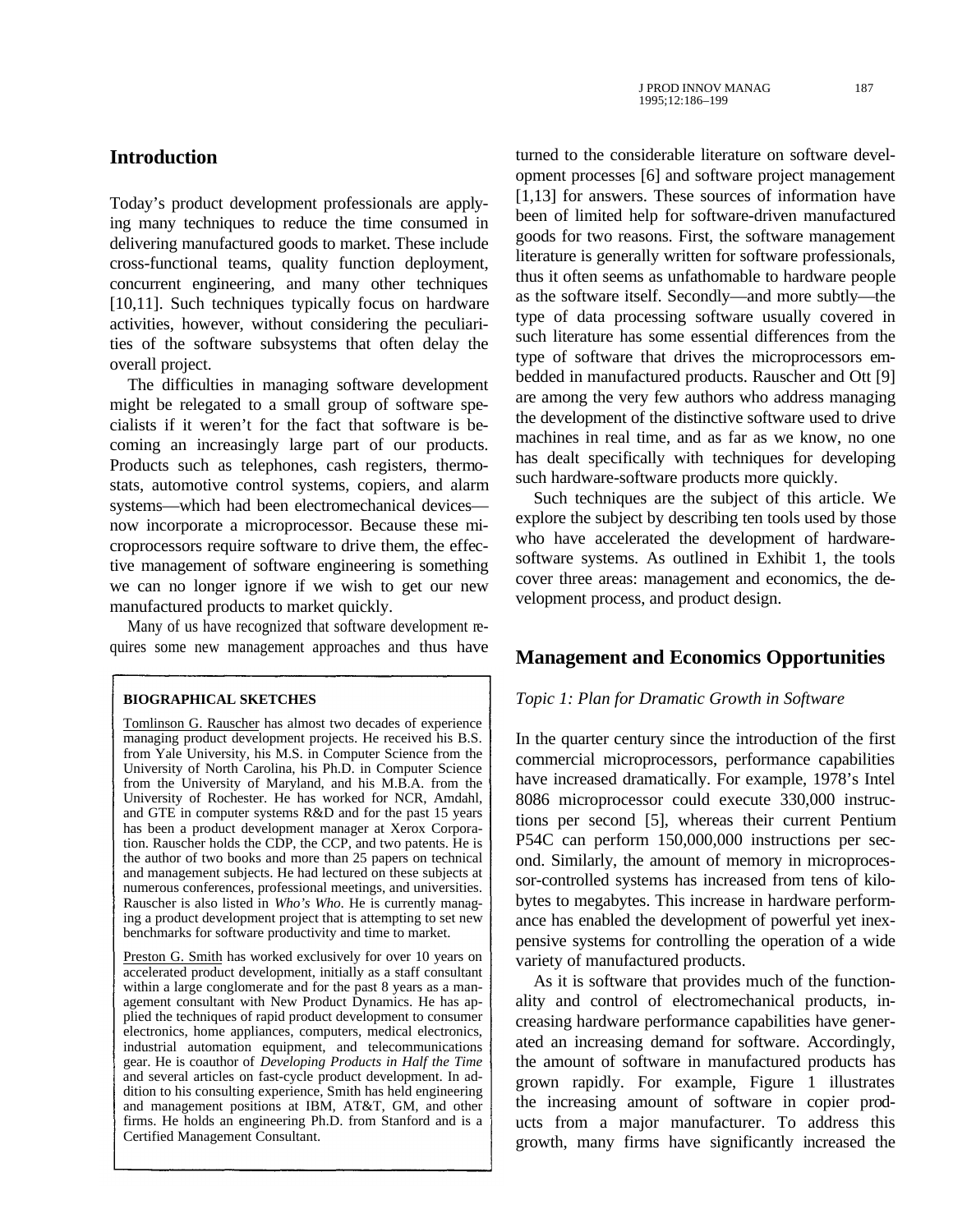| Topic                                                                                                | <b>Effective Management Practices to Reduce</b><br>Development Time                                                                                                                                                               |
|------------------------------------------------------------------------------------------------------|-----------------------------------------------------------------------------------------------------------------------------------------------------------------------------------------------------------------------------------|
| Management and economics opportunities<br>1. Plan for dramatic growth in software                    | • Staff and train for rapid growth in software complexity<br>• Learn from companies like Hewlett-Packard, where two<br>out of three engineers are devoted to software                                                             |
| 2. Cultivate software knowledge                                                                      | • Emphasize applications knowledge when recruiting soft-<br>ware engineers<br>• Assure that managers overseeing software development<br>understand it                                                                             |
| 3. Root your decisions in project economics                                                          | • Calculate the financial value of a one-month launch slip<br>• Be sensitive to software scheduling implications of<br>working close to hardware performance limits                                                               |
| 4. Insist on measurable progress                                                                     | • Don't use lines of code written as a metric for evaluating<br>progress<br>• Measure progress in terms of the number of software<br>components completed                                                                         |
| Development process opportunities<br>5. Manage the scheduling links between hardware and<br>software | • Co-plan hardware and software activities so that hardware<br>development supports software testing requirements and<br>vice versa<br>• Encourage the use of modern software techniques, which<br>permits testing to occur later |
| 6. Let users "test drive" the system early                                                           | • Insist that programmers get actual user feedback early on<br>• Understand the powerful but limited role of software<br>prototyping                                                                                              |
| 7. Institutionalize a fluid design review process                                                    | • Plan on software engineers spending $20\% - 25\%$ of their<br>time on reviews<br>• Monitor the review process to keep it informal (thus fast)<br>but effective                                                                  |
| Product design opportunities<br>8. Specify requirements first                                        | • Clearly establish the "what" of the software before ad-<br>dressing the "how"<br>• Ensure that programmers understand total project objection-<br>tives and scope                                                               |
| 9. Break up the software monolith                                                                    | • Keep software modules as independent as possible to<br>break down the communication burden<br>• Emphasize module reusabiity                                                                                                     |
| 10. Factor time into hardware/software tradeoff decisions                                            | • Fully assess the time and cost of making software changes<br>• Simplify software development by making cost-effective<br>tradeoffs with hardware costs.                                                                         |

size of their software engineering staffs. The hardware engineering staff has grown more slowly, if at all, because the increased integration of functionality on microprocessor and other chips simplifies the design of increasingly sophisticated systems.

Whereas hardware capabilities have increased rapidly with the commercialization of a new generation of

technology every few years, software development techniques have improved at a slower rate. Even with improved software development tools and processes and widespread software engineering education, the amount of software being developed begs for improved productivity. As a result, development managers who have not planned for dramatic software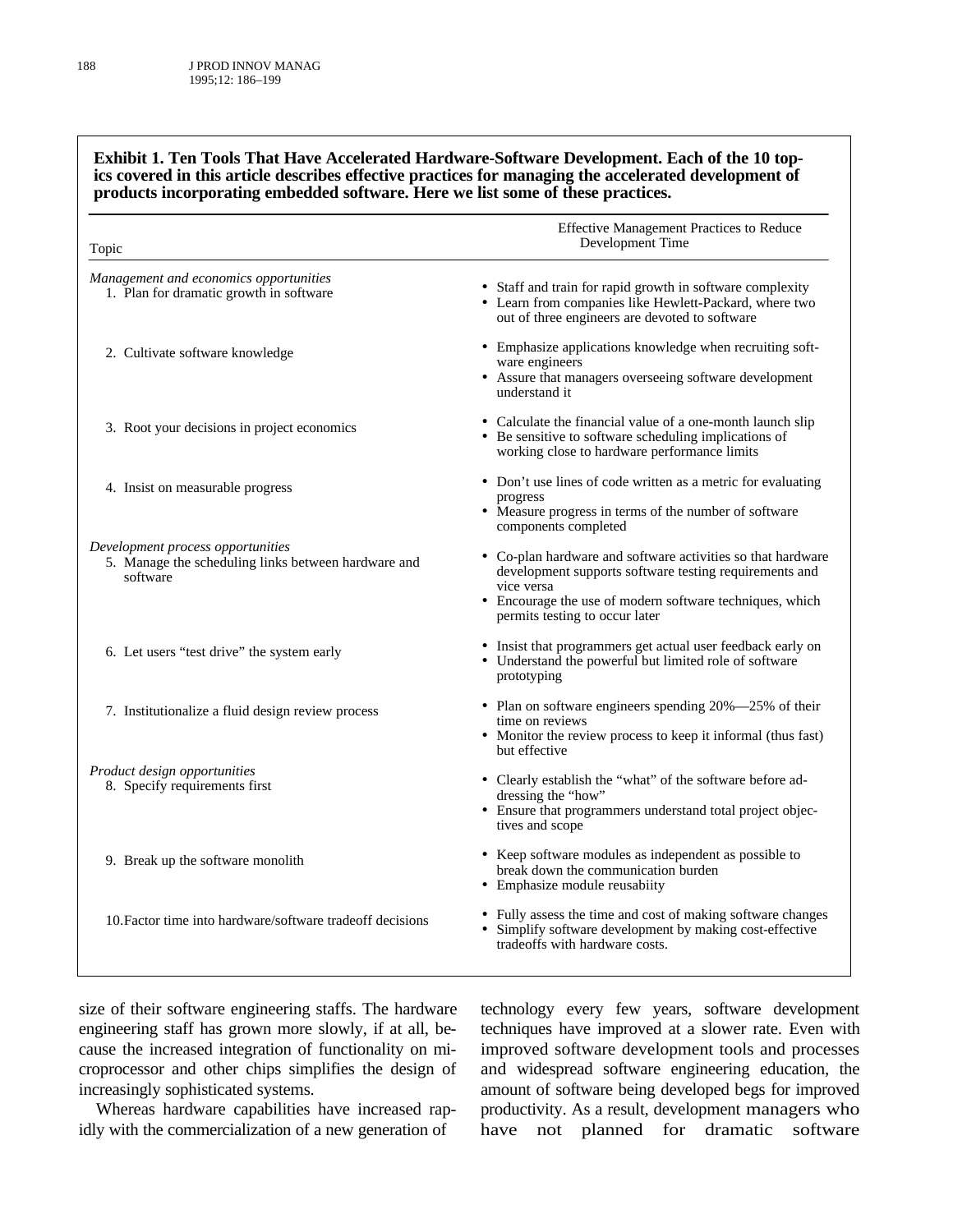

**Figure 1. Growth of software in copier products. Note the logarithmic scale; for example, the code in personal copiers has grown over 80-fold in 11 years, or at a 50% compound annual rate of growth.**

growth often find that software is delaying the schedules of their products.

Exacerbating this situation is the fact that software is more flexible than hardware; it seems easier to change. Thus, product development planners usually allow for some software additions or changes late in a product development cycle to correct hardware problems or add new functionality. With more software to develop for products already delayed by too much software, these planners may realize too late their inadequate plans for managing software growth.

Over the past several years, managers in progressive companies have increased dramatically the percentage of technical staff that develops software in their organizations, with the balance reaching as high as 80% for some software-intensive types of manufactured products. For example, it now stands at 65% companywide at Hewlett-Packard [12].

Thus, to achieve rapid time to market for their products, firms must plan on expanding the software development and management aspects of their businesses. And because the shift to software implementation of functionality is occurring faster than staffing and training often can be done, leading time-to-market companies actually plan *in anticipation* of software growth.

#### *Topic 2: Cultivate Software Knowledge*

Because embedded software is a growing component of so many products, a firm must actively expand software knowledge at all levels in its organization just to keep up its pace. In product development teams, the increas-

ing amount of embedded software has created a growing demand for software engineers. At higher levels, product development managers need a greater knowledge of software technology and management techniques to make effective decisions on the direction of their firm.

Development managers should address the growing pains of the software engineering staff through a continuing recruiting program and a concomitant skills development program. The two fundamental approaches to recruiting, acquiring permanent employees, and hiring temporary contract or consultant personnel, offer different advantages and disadvantages to the firm.

In hiring new software engineers, many firms advertise for positions by describing specific qualifications. This may include a programming language (C, C++*,* Visual Basic, COBOL, etc.), a database system (DB2, Access, Oracle, SQL, etc.), an operating system (UNIX, AIX, Windows, etc.), or even particular hardware. The advantage of this approach is that it may attract people whose particular expertise can help on a project that has been well defined and only requires knowledge of the particular implementation details. Thus if a project is in the coding or testing phase of development, this approach may help accelerate product development.

Unfortunately, projects experiencing delays are seldom well defined and seldom require only coding and testing assistance. More often, projects that experience delays have poorly expressed requirements and design specifications. To achieve rapid time to market, such projects require software engineers with skills in techniques for requirements and design specification and with experience in the general application area. Software engineers who have the knowledge to specify the requirements and design of an embedded system can define the software modules in a way that facilitates implementation by engineers working concurrently with one another on various portions of the software system. Software engineers who have specific knowledge of a particular product application usually have deeper insights into the problem domain, and can perform the high level definitional activities very rapidly. Thus, to improve time to market for most projects, our goal should be to attract software engineers who are experienced in the application area and in the techniques of requirements and design specification. An effective long-term approach to this subject is to train people inside the company in modern software engineering techniques. These people become the knowledge engineers who have the specific infor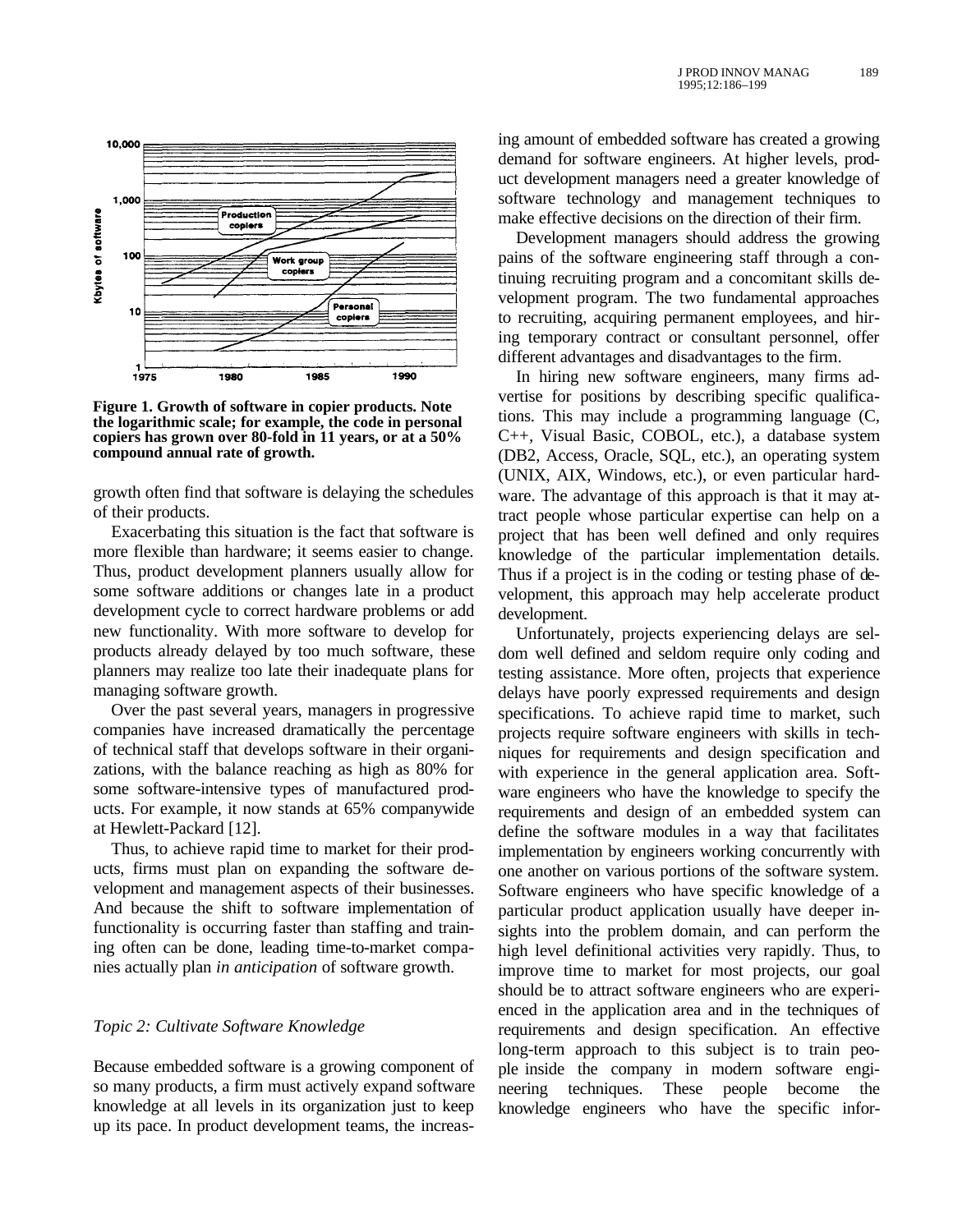mation needed to develop applications software quickly.

With the demand for increasing the software engineering staff, it may be difficult, or undesirable from a financial commitment viewpoint, to hire permanent employees in a timely way. To fill the gap, many firms use large numbers of contract software developers to help them bring projects to market rapidly. One advantage in using contract employees is that a company can acquire them much more quickly than permanent employees. Another apparent advantage is a cost savings compared to permanent employees; the company usually does not pay for benefits or make a long-term commitment to the temporary employee. However, a closer examination reveals additional costs. In order for contract employees to be productive, the company must provide tools and facilities: office space and furniture, computer systems for development and debug, software tools for program development, etc. The largest cost from an accelerated product development perspective is the time required for contract employees to learn the particular application and product on which they are working. This factor causes problems in two ways:

- New employees require some learning time before they are able to work productively in their assignments.
- Employees who already are working on the product must devote significant time to training the new employees and communicating with them. This can make current employees less productive.

Thus, hiring contract personnel requires a significant investment in time and money; that investment is lost when contract personnel terminate their employment with a company.

The investment in time that must be made to bring new software engineers onto a project is so significant that management should plan employee staffing profiles carefully over time or they will surely lag the increasing demand. For a project experiencing delays, the quick fix of adding new people may be counterproductive. This observation led to the formulation of Brooks' Law: "Adding manpower to a late software project makes it later" [3, p. 25].

Because software development requires a great deal of technical knowledge, skill development of the engineers involved can accelerate product delivery. However, skill development takes time, so skill development must be carefully coordinated with the project schedule. Similarly, using advanced software development tools can accelerate product delivery; however, deploying new tools during a project can be a time-consuming activity. A useful technique for balancing skills development and tools acquisition with the desire to deliver a product to market rapidly is to perform these activities with a group of people while the rest of the team is developing requirements specification and high level design. At the detailed design stage, the two groups formally merge to form a product development team with a requirements specification, high level design, high skills level, and deployed set of tools. Another aspect of rapid product development is the deployment of software technology. On one hand, it is desirable to incorporate new technology into products, as that affords market leadership opportunities. On the other hand, incorporating new technology into a product is more difficult and time-consuming than using proven technology, and therefore must be planned carefully.

Because of the relative youth of software, few people with software knowledge have also had the opportunity to develop management skills. Consequently, firms that wouldn't think of having a non-EE manage electronics development seem to slip easily into the mode of letting an individual without significant training or experience in software development manage that function. We have seen major companies commit this fault repeatedly. The results are predictable: managers without specific knowledge make improper decisions, and the project takes much longer to complete than should be the case.

#### *Topic 3: Root Your Decisions in Project Economics*

Many development projects are late to market simply because those involved often fail to factor the financial value of time into their decision-making adequately. As a result, they often undervalue time 10-fold when compared with development expense or unit manufacturing cost. Development teams can use straightforward techniques to calculate the financial value of a 1-month schedule slip [10, p. 17–41]. Such calculations must be done on a product-specific basis, because trade-offs are likely to balance at vastly different points for, say, a Sony Walkman than for a ship navigation system.

The result of the calculations is a set of trade-off rules for that product that enable everyone associated with the development project to make sound, consistent, and fast decisions when comparing time, money,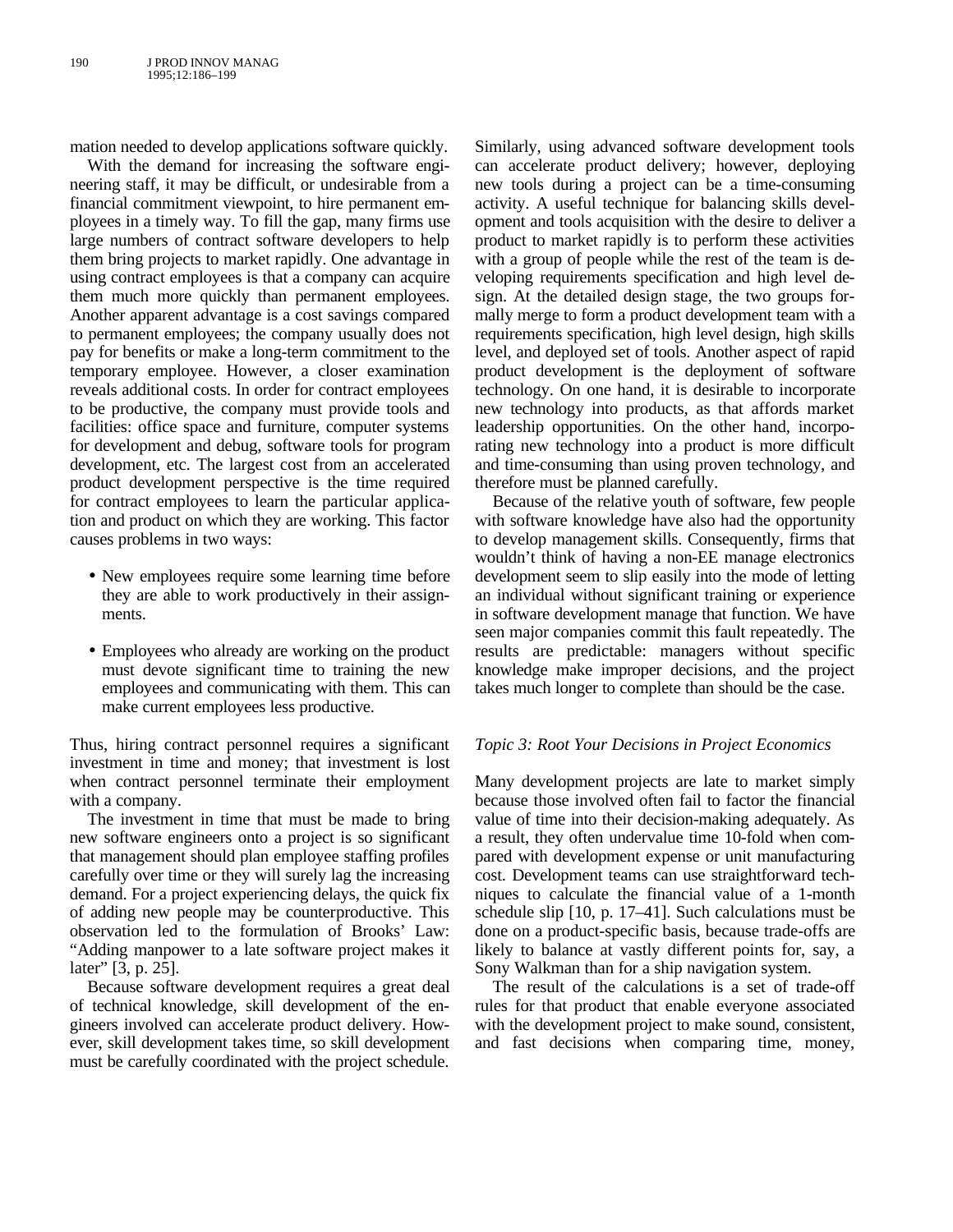and product features. The trade-off rules are powerful tools for developing products quickly, simply because decisions with time—money—quality trade-off implications occur every day in all facets of a project, and without such rules the decision-making process bogs down. In particular, product developers can apply these rules in making trade-offs on software versus hardware implementation (Topic 10) and in many other areas that ultimately affect software development.

A simple example of such trade-off analysis lies in the decision of the type of memory to use in a product. For many software-driven products (automobiles, appliances, office equipment, etc.), the user of the product does not have to change the software in the product to use it. Indeed, the user may not even know that the product is software driven. For such products, the software may reside in read-only memory (ROM), a memory technology in which the software is "burned in" to the memory, never to be changed again. Such memory is inexpensive, yet it is inflexible; it cannot be changed. At the other end of the memory spectrum is dynamic random access memory (DRAM), which can be read from or written into at speeds comparable to the execution speeds of microprocessor instructions. Although this memory is more expensive than ROM, it offers flexibility in making changes. Thus software being developed in DRAM can be more easily changed in development, test, and field environments, which can accelerate product development and facilitate incremental improvement. When development groups select the memory technologies for use in a product, they usually consider tradeoffs between the cost and flexibility of various memory types. An important part of this trade-off analysis should be the time to market benefit that a flexible memory type provides. Note that although this is a hardware selection issue on the surface, it has many software scheduling ramifications.

Software researchers have found that there are many other factors that substantially influence the amount of effort and the length of time required to develop software for a product. In his seminal work on the subject [2], Barry Boehm developed a constructive cost model (COCOMO) for estimating the effort and time to develop software, based on fifteen factors shown statistically to affect software development. Table 1 groups these fifteen factors into four categories.

A product development group can shorten the time required to deliver a software-driven product by addressing the following factors:

### **Table 1. Factors That Influence Software Development Time and Effort**

| <b>Product attributes</b>       |
|---------------------------------|
| Required software reliability   |
| Database size                   |
| Product complexity              |
| Computer attributes             |
| Execution time constraint       |
| Memory size constraint          |
| Virtual machine volatility      |
| Computer turnaround time        |
| Personnel attributes            |
| Analyst capability              |
| Applications experience         |
| Programmer capability           |
| Virtual machine experience      |
| Programming language experience |
| <i>Project attributes</i>       |
| Modern programming practices    |
| Use of software tools           |
| Required development schedule   |
|                                 |

- Execution time constraint. Selecting a faster microprocessor for a product reduces the time software developers devote to optimizing their software to avoid real-time problems.
- Memory size constraint.

Similarly, providing a large amount of memory reduces the time software developers devote to optimizing their software to fit into a constrained memory size.

• Computer turnaround time.

Providing a powerful computer system that quickly runs software development tools reduces the time a software developer often spends waiting for results.

• Use of modern programming practices.

Routine use of a suite of modern programming practices (structured or object-oriented analysis and design, top-down incremental development, design and code walkthroughs or inspections, etc.) simplifies the process for developing software, thus reducing the time to deliver a product to the market place, largely by reducing rework.

• Use of software tools.

An advanced set of software tools (compiler, operating system, interactive debugger, design language, configuration management system, documentation system, project control system, etc.) reduces the effort software developers devote to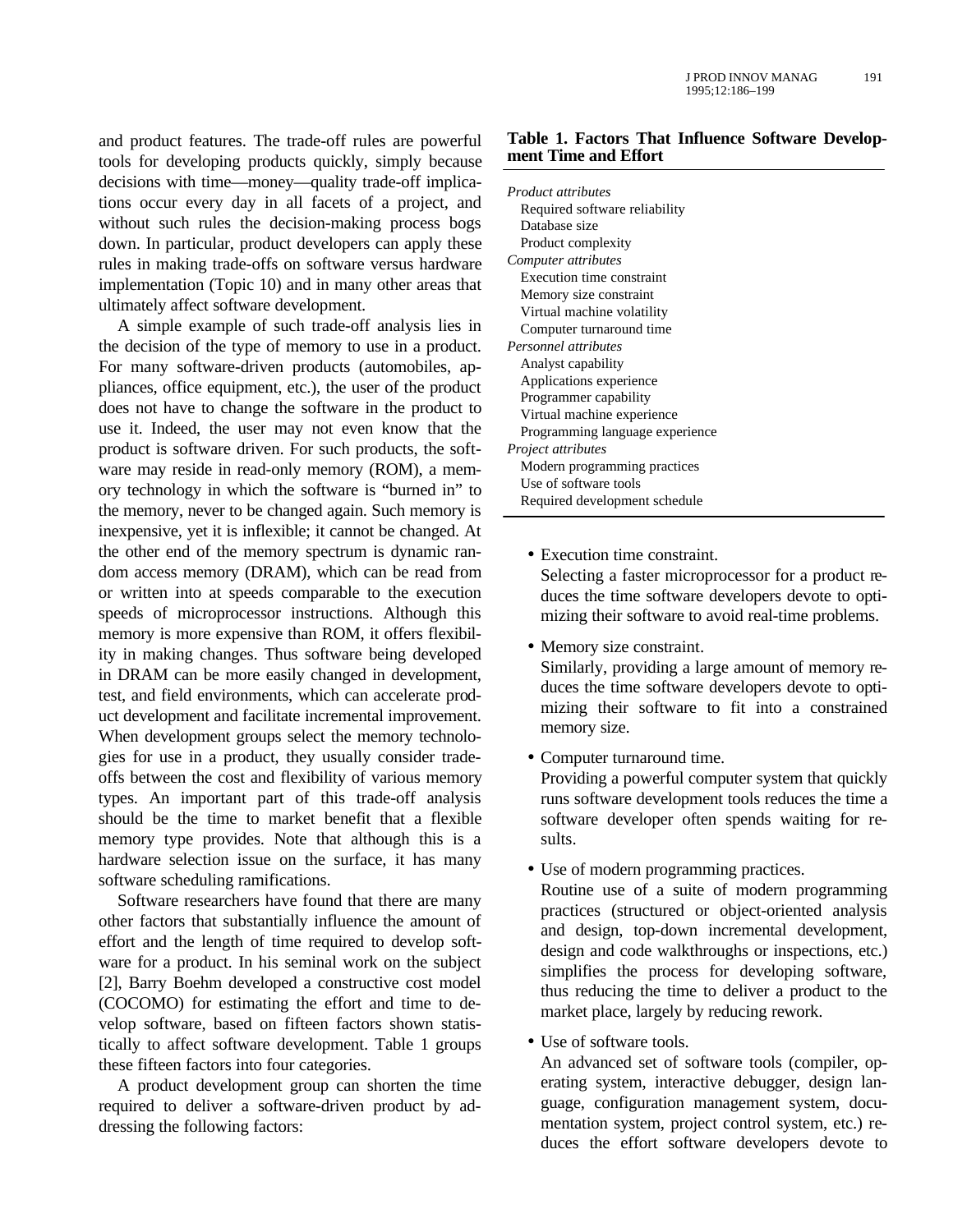

**Figure 2. Boehm found that 15 factors had a significant effect on software development time and effort [2]. The graph shows five of these factors that are manageable. For each factor, the bars contrast relative effort for the timeeffective versus cost-effective values of the parameters. The value 1.0 represents the value for a nominal project.**

clerical tasks or assists software developers in intellectual tasks, thus improving time to market.

Boehm found that the effort required to develop software for a product varied significantly depending on the trade-offs made in a product development project. He was able to quantify the relative effect of trade-offs for these factors. In Figure 2, for example, we see that if the memory size constraint is extra high (95% of available memory is used, the cost-effective solution), then the effort required to deliver the product will be 56% more than the nominal case (less than 50% of the memory is used). Of the factors in Table 1 not shown in Figure 2, the combined set of personnel attributes has a huge effect on required effort and development time. Thus, in order to shorten development cycles continually over the course of several products, management should invest in increasing the capabilities and experience of the staff.

Using a few simple formulas, one can estimate the effort and time required to develop the software for a product using the relative values of the factors in Table 1 and an estimate of the size of the software to be developed. Figure 3 shows the variation in development time between projects that make decisions to minimize software development time and effort versus projects that make decisions to minimize cost. The graph shows that development time could double when developers make decisions in favor of cost rather than schedule.

#### *Topic 4: Insist on Measurable Progress*

It is difficult to manage activities that cannot be measured, and accurate measurement is especially impor-



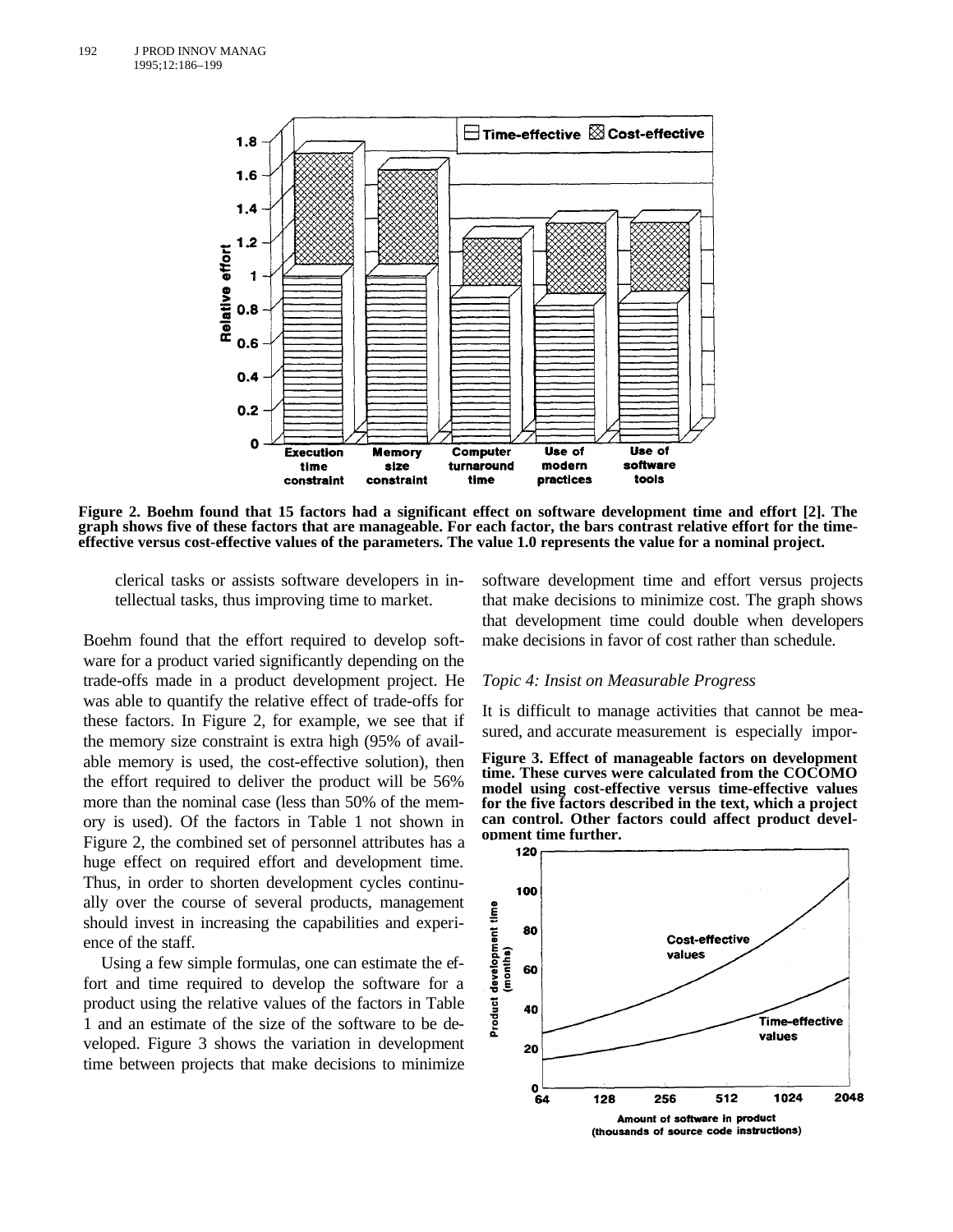tant when timely completion is a key project requirement. On the surface, it would appear to be straightforward to measure development project completion in terms of the number of drawings completed for hardware and the number of lines of code written for software.

However, innovation does not proceed so methodically. Honest engineers fall prey to the 95% syndrome, in which 95% of the work seems to be completed, assuming that no more unforeseen difficulties occur. By the next month, some additional unanticipated problems have been solved, certainly placing us ahead of last month, so progress must now stand at 98%.

This trap is even more severe for software than for hardware, due to the fact that software is that much harder to see or touch. The problem areas are correspondingly more difficult to notice or manage, so the schedule tends to be softer.

For hardware development we often advise against highly structured phased development processes, because although they appear to contribute a degree of certainty to the process, they also act is several ways to slow down development [11]. However, software development requires more structure and clearer completion points because of its intangible nature.

Fortunately, there are some tools available to measure the progress of software development activities. One is to allocate effort by development phase according to past experience as to how much work is required in each phase [9, page 8]. This does not mean that one cannot overlap phases, but it does highlight areas in which overly optimistic thinking is occurring. For example, if one does not allocate enough testing effort relative to the coding effort that is planned, there is likely to be schedule slippage in the testing phase.

Another tool that teams use to manage progress is to break the whole project down into "bite sized" tasks, each of whose completion is verifiable, and measure completion according to the number of tasks that have been completed to date. No credit is given for partial completion of a task. Normally, a task should represent two to four person-weeks of effort.

Part of the project planning is to determine the staffing required to complete the defined tasks. From this information, one determines how many tasks will be completed as a function of time, which provides a measurable target of planned completion at any time. Actual completion can be plotted against this curve to see how well the project is tracking the plan. Kmetovicz provides details on this project management tool [8].

We suggest managing progress in terms of the percentage of small tasks completed because the alternatives do not work well for embedded software. The traditional alternative is lines of code written, but it has several flaws. If effective software development practices are used, actual code writing is a small part of the whole development process. Moreover, the lines of code written can vary greatly depending on the language used and the skill and diligence of the programmer. Some programmers are rewarded by the number of lines they write each day, encouraging them to be verbose, whereas others are under tight restrictions on memory usage for the program, which requires them to spend extra time being concise. Finally, just because a line of code is written doesn't mean that it is correct, and if it was done sloppily, many times the coding effort can be spent in finding the mistakes and correcting them.

# **Development Process Opportunities**

*Topic 5: Manage the Scheduling Links Between Hardware and Software*

Hardware and software development each have their own scheduling demands that would appear to preclude developing the hardware and software concurrently. Consequently, product development teams must devote special attention and creativity to overcoming the natural tendency toward sequential development. A common example of this conflict is the desire to have a hardware vehicle available for testing the software before the target hardware is normally working. In many cases this situation is further complicated, because the hardware engineers want some software to drive their hardware and demonstrate that it works. Basically, each discipline believes it must wait until the other discipline has completed its work. There are several solutions to this apparent dilemma:

• Encourage development groups to use modern software development practices, which involve investing heavily in upfront effort to establish software requirements and design parameters before starting the coding [9,13]. These practices naturally defer the need for a test vehicle and minimize the need for tail-end software test efforts to catch problems that could have been an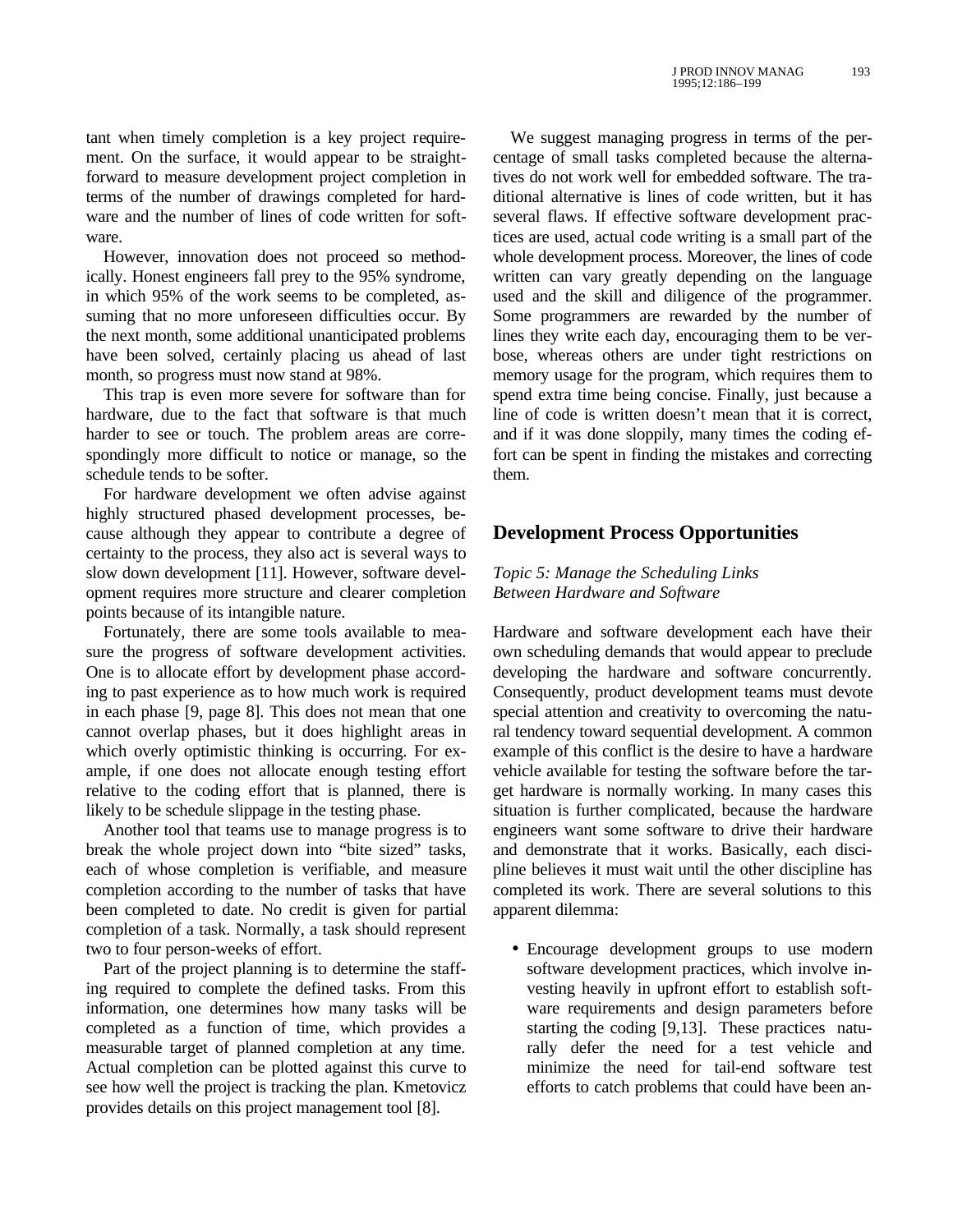ticipated. They also produce code that is more mature and consequently is better positioned to support initial hardware testing. Thus, enforcing good programming practice minimizes the problem.

- More specifically, plan the hardware and software testing early—simultaneously with system design—to anticipate scheduling conflicts and potential delays in the testing phase. In addition, this encourages test developers to focus on system functions, not design details.
- Recognize that the interaction of new hardware with new software will naturally complicate the testing process, thus stretching the testing schedule. Solutions include using the techniques of incremental innovation, reuse, and modularity, to minimize the amount of new design that requires testing  $[10, pp. 6979, 99—06]$ , and the techniques of risk management to resolve different risks simultaneously but independently [10, pp. 214–221].
- Build a simulator, using the target microprocessor, for use as a software testbed. Then the software can be debugged before the actual hardware is functioning. Such simulators are also useful for debugging and testing the software while prototype hardware evolves through its design cycle, especially during periods when the hardware is temporarily decommissioned to incorporate design upgrades. Furthermore, simulators provide a consistent baseline that isolates software debugging, which makes it easier to determine which problems relate solely to software and which involve software–hardware interaction. Note that building simulators is an application of our principle of "building a tall junk pile" [10, p. 191].

Underlying these solutions is a common thread of close collaboration between hardware and software engineers. Because there is a high degree of interdependence between software and hardware activities, and opportunities abound to blame the other side for scheduling problems, the basic approach to accelerating the combined process is to change "they" situations into "we" situations. Possible solutions include:

• Organizing so that software and hardware personnel report to a common project leader.

- Co-locating this combined team.
- Jointly creating product specifications and project plans to promote joint ownership of objectives.
- Ensuring that evaluation, recognition, and reward systems support mutual accountability.

Although the value of this collaboration may seem obvious, it often fails to happen in practice. Software engineers are often viewed as scarce, specialized resources (Topic 1); the nature of programming often calls for lengthy, uninterrupted concentration, which seems to preclude a shared work space; and because management does not understand software development (Topic 2), they allow software engineering to become an isolated technical resource instead of an equal partner in the business of product development.

Once this joint team is in place, development groups should emphasize operating proactively rather than reactively to identify and exploit opportunities for getting activities off the critical path. This is why we have suggested previously that test plans be created early, so that potential schedule or technical risk difficulties can be identified while maneuvering room exists.

## *Topic 6: Let Users "Test Drive" the System Early*

One factor is clearly more important than time to market: getting a product to market that is a commercial success. And obtaining a commercial success is 3.3 times as likely when the team has specified requirements, that is, there is a sharp problem definition [4, p. 59]. The difficulty, though, is that customers often don't know what they want until they see it. Consequently, there is great value in putting a likeness of the system into users' hands as early as possible in order to see if it satisfies them. In addition to the obvious customer satisfaction issues in getting their feedback, however, there are direct timesaving advantages: development teams can focus further development where it will create the greatest customer value and can drop features that evoke little customer enthusiasm, thus saving development time.

Hardware developers use prototypes to get user feedback, and one of the techniques of rapid hardware development is to get prototypes into users' hands early on. The same approach, known as software prototyping, applies to software development.

Consider how Siemens Medical Systems, Inc.,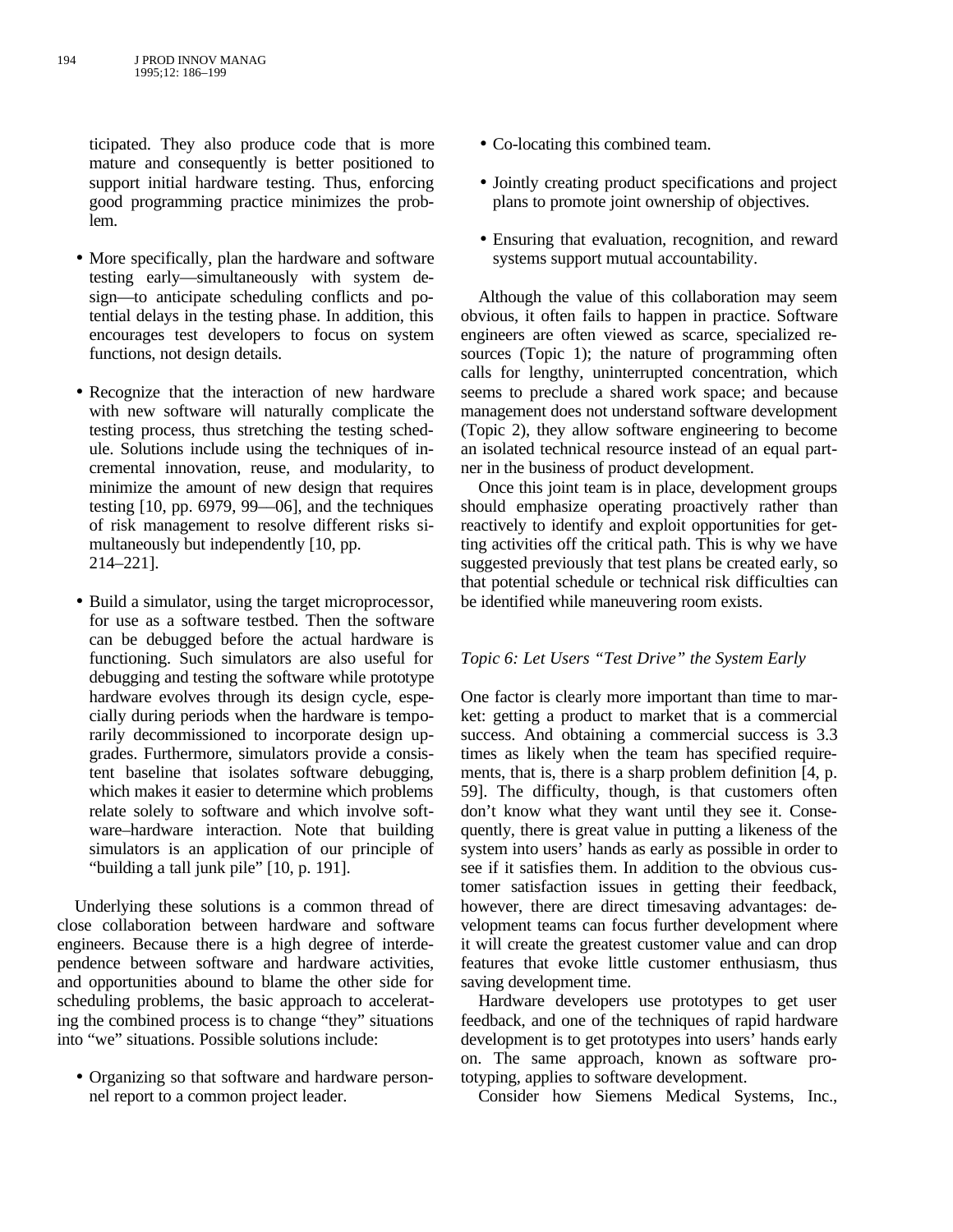Electromedical Group, used software prototyping to home in on user requirements quickly. They were developing a cardiac work station, and it wasn't certain what would be the best approach for designing the user interface. So the software engineers mocked up an interface using high-level, easily modifiable software tools. Then they brought in some cardiologists to "test drive" the prototype. Based on these user reactions, they modified the prototype in a few hours and had the same users try the modified version to see if they had it right yet. Once they had a firm grasp of what would be easiest for the doctors to use, they could plan the real software development efficiently.

Hardware prototypes are broadly applicable tools that can be used to test user interaction issues or determine whether the interior portions of the machinery will operate properly. For example, some hardware prototypes are used to check out ergonomic issues, whereas others run for millions of cycles under adverse conditions just to see if the design will endure. In contrast, software prototypes have a more focused area of application. They can be even more powerful than their hardware counterparts in specifying user interfaces with the product, because interface design requirements can be more elusive in the intangible software medium than in hardware. For interface design, the time taken to understand user needs through prototyping can save much redesign time later. On the other hand, the use of a prototyping, cut-and-try approach for the interior kernel, or "engine," portion of the software is an ineffective, time-consuming means for writing code when sound engineering methods are available for building these clearly specified portions of the system. Thus, the use of hardware prototypes can be embraced universally, but the software counterparts are quite advantageous in some areas and detrimental in others.

Similarly, embracing software prototypes leads to an important methodological dilemma. Software used to be written in an informal cut-and-try style, but as software projects became larger and more complex, this style became ineffective. This has led to the modular software methodologies described in Topics 8 and 9 and also to making sure that programmers switch to these methodologies. In a way, software prototyping is a throwback to the "obsolete" informal methods from which modern software leaders are just weaning their workers. Thus, it seems that software prototyping is headed in exactly the wrong direction in terms of the development of a science of programming.

This brings us to an important principle of rapid product development, which is to be flexible about the process used. In many cases a formal engineering approach will be fastest, because it will allow effective subdivision of the work and thus a more concentrated effort, and it will reduce dead ends and rework. Yet, there is also a place for the powerful but informal tool of prototyping. The fast product developers are those who recognize the power and pitfalls of each tool and use a combination of approaches that works most effectively for the case at hand. To arbitrarily rule out an unstructured approach like prototyping is to slow down—or worse, overlook—the crucial task of understanding what the customer wants.

## *Topic 7: Institutionalize a Fluid Design Review Process*

Hardware developers often ascribe considerable importance to design reviews. But these same people seldom conduct design reviews on a regular basis, nor are they often happy with their review process. For hardware, reviews are a useful design assurance technique, but other techniques, like prototyping, can also assure the design quality.

Software design requires a design assurance process to a greater degree than hardware, as design flaws are more difficult to spot in the less visible medium of software. Moreover, software does not have tools such as prototypes available as alternatives to reviews. (Software prototypes, discussed in Topic 6, are valuable for certain purposes but not for verifying design quality.)

Thus, whereas hardware reviews might be put into the nice-to-have category, software reviews—sometimes called walkthroughs or inspections—are an essential part of the software development process. Software engineers who are working effectively spend 20%–25% of their time on reviews: preparation, the review itself, and follow-up activities. Projects without this level of review are likely to bog down in their later stages as previously undiscovered problems arise. When such mistakes are discovered late, they are likely to be timeconsuming to correct, in part because any successful testing done to date will have to be repeated to assure that the fix hasn't introduced new bugs.

The temptation might be to go light on reviews, especially for those coming from a hardware develop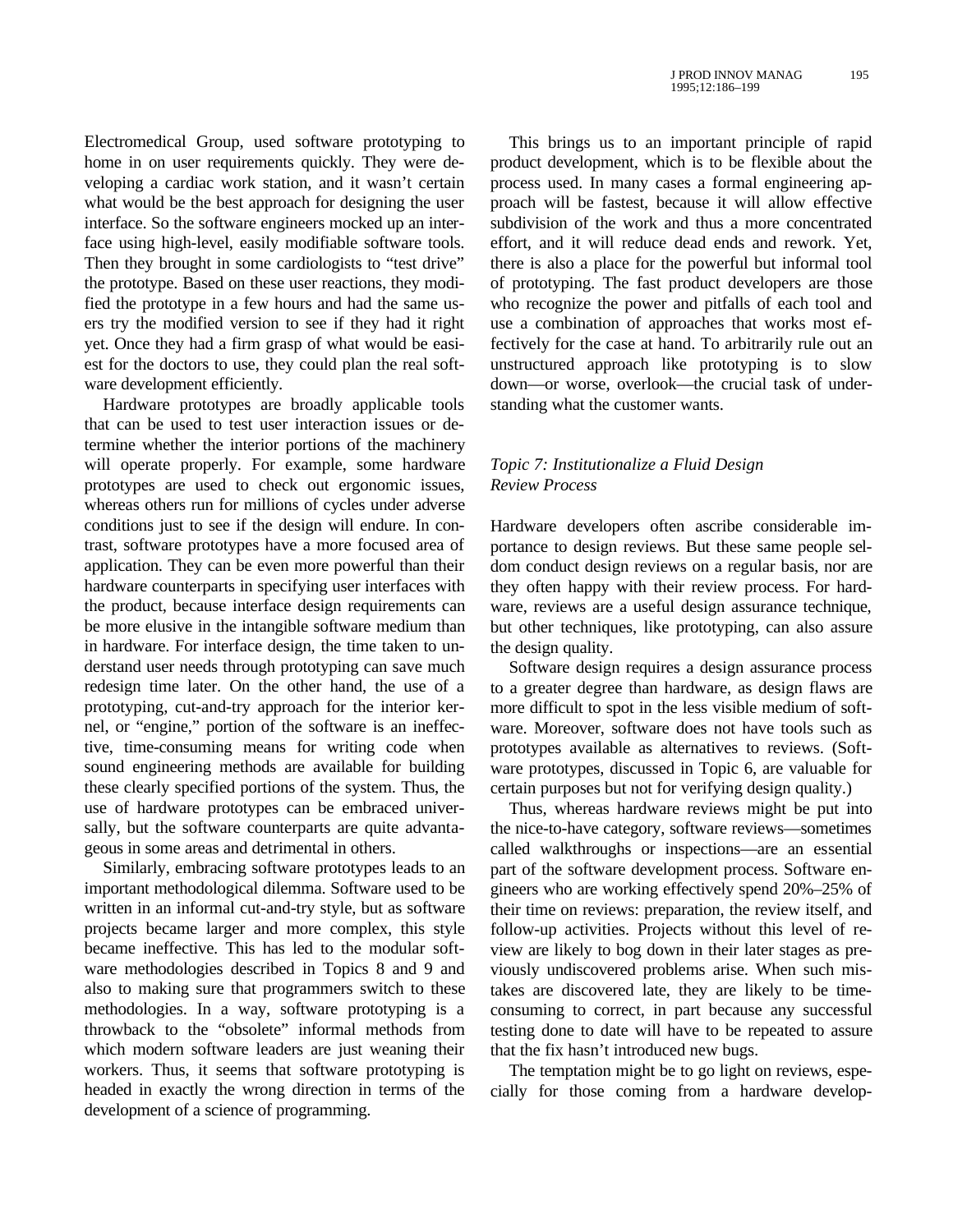ment background, because reviews are seen as a nonvalue-adding activity that does not directly result in lines of code written. Yet, reviews really fit into the ounce-of-prevention category.

Because reviews are such a large part of the software development process, the real schedule issue isn't so much the amount of review but the responsiveness of the review. In the fastest projects, development groups use software reviews as an informal but essential means of doing business. They are handled at a relatively low level and on a frequent basis, by using competent peers. The low level tends to keep them informal, and doing them frequently keeps the task from becoming overwhelming and catches difficulties when they can be fixed easily and without bruising egos. When peers are used routinely for review, they soon learn to be thorough but fair in their assessment, because they are likely to be the reviewee rather than the reviewer next time. Management's main responsibility in this informal system is simply to make sure that reviews occur on a frequent, regular basis and to monitor the overall effectiveness of the system to assure that it makes the best use of people's time.

Several conditions are necessary for such a system to take root in an organization, the sorts of things we have all heard before: top management support, supported by adequate and ongoing training, in alignment with corporate goals, and consistent with the reward and compensation systems. Along these lines, one issue stands out when development urgency is paramount: an adequate source of accessible reviewers is needed so that reviews can be scheduled routinely on reasonably short notice. Otherwise, projects experience ongoing delays waiting for review, and review is done on work that has solidified to the point that changes become costly. There are two implications here, both of them fundamental and obvious but nonetheless difficult to achieve. First, the compensation and recognition system must encourage reviewing, which can be as simple a matter as having a charge number for reviewing, so that it does not have to be charged to the reviewer's or the reviewee's project. Second, managers must not so overload their most valuable reviewers with various assignments that their backlog precludes timely reviews.

Some companies are using outside contractors as reviewers. This is an example of trading development expense for schedule time, which the project's economic analysis (Topic 3) may show to be an excellent

buy. Outside reviewers have no axe to grind, and they can be called in when desired.

# **Product Design Opportunities**

## *Topic 8: Specify Requirements First*

As described in Topic 1, today's embedded software systems can be very large, often reaching hundreds of thousands of statements written in a high-level computer language. Such complexity makes it difficult to comprehend the task of developing a feature-rich embedded software system or even to determine a starting point in understanding the design of a large system based on software developed for a previous product. Effective software development groups use two key techniques to guide the design of and enable comprehension of large software systems: requirementsdriven design (covered here) and modular design (covered next).

Although requirements-driven design may seem natural to most product developers, it isn't natural to software engineers. Most software developers learn their craft by studying some basic computer language constructs, then creating small programs. For each program they develop, they spend some time coding and then debugging the program until it works the way they want. Although this incremental approach is a wonderful way to learn programming, it is ineffective in developing large embedded software systems, because it emphasizes implementation before the understanding of the structure of the entire system to be developed. Many companies still use this approach because they believe they can measure progress in terms of lines of code written. This is usually not an effective measure, because it does not indicate the correctness of the software developed or indicate the amount of effort that remains.

In contrast, software development teams should spend much of their time on the most important phase of software development, namely, the requirements specification phase. The purpose of this initial phase of the software development process is to produce a requirements specification document that defines what the software system must do: the functions to be performed, the performance to be achieved, and the design and development constraints. If the team fails to develop a specification properly, the software developers involved in subsequent design and test activities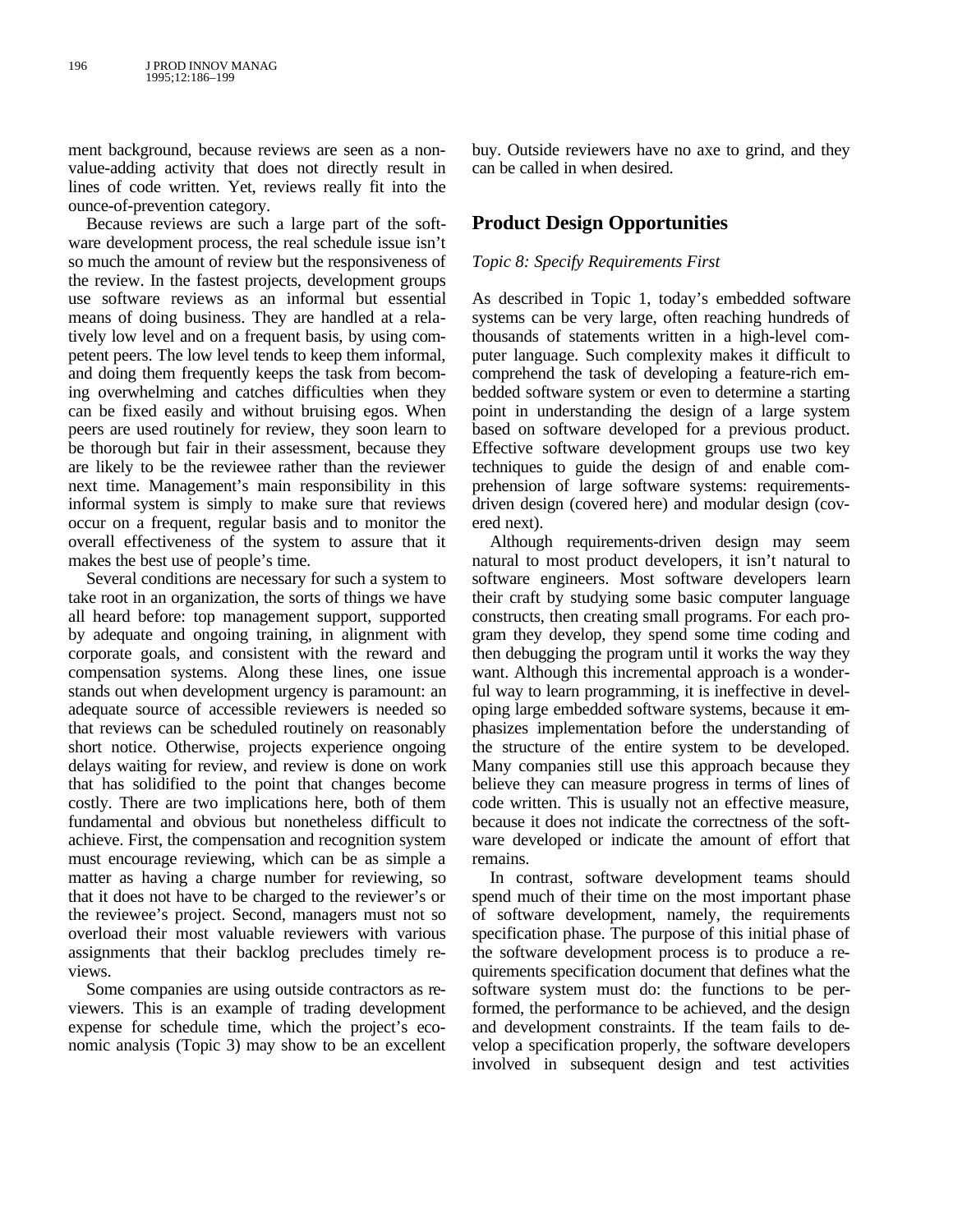must make assumptions about the exact nature of the requirements. The assumptions are seldom entirely correct, and this causes errors in later design and coding phases of embedded software development. Note for software that is to be reused in other products, the specification is critically important.

The next phase of software development, design, transforms the requirements specification document into a detailed physical structure of modules, which are later coded into software components. Like the architectural blueprints of a construction project, a good design provides speed advantages in delivering a product to market [3, p. 143]:

- From the detailed design, the developers can determine more accurately the time required to complete software development.
- The partitioning of modules avoids system bugs, which otherwise would not be found until late in the development process when they would be timeconsuming to correct.

Although specifying requirements first requires an investment of time early in the project, it saves much more time later on. The problem with the code-anddebug approach to design is that it masks fundamental interface and integration issues that are time-consuming to fix late in the development process. Figure 4 illustrates the time-to-market differences between these two approaches to software development.

**Figure 4. The "specify-first" approach delivers the first lines of code later but delivers the entire software package earlier with less effort. These graphs are based on experience regarding the relative probability of making errors and the cost of fixing errors using the two different approaches.**



## *Topic 9: Break up the Software Monolith*

The concept of modular design evolved from the observation that people cannot simultaneously comprehend the large number of details in a monolithic structure. Modular design organizes this monolith into comprehensible components, called modules. Developing the design of a software system, or subsystem, then becomes a task of deciding on the capabilities of each module and the interfaces among the modules. The modules in a good design exhibit minimal coupling, so that the development and understanding of one module does not depend on or affect the design of another module. Inside the modules of a good design, the data and functions are highly cohesive, so that the development and understanding of the module does not depend on too many details. Although they are beyond the scope of this article, the design principles of coupling and cohesion are well established [9, pp. 104– 107]. Thus, the value of a modular design is its presentation of the necessary information in pieces that can be studied independently yet can be easily understood.

Beyond the improvements that accrue from improving the understanding of a complex software system, modular design offers additional opportunities for accelerating the development of embedded software systems:

- Relatively independent teams can be put to work on different modules, thus multiplying staffing without paying the communication burden normally associated with large teams.
- Testing becomes more flexible to schedule, because modules can be tested fairly independently whenever they are ready, rather than having to wait for completion of other modules.
- Modular design facilitates reusing software developed and deployed in previous products. This is a powerful technique for reducing the time required to develop a product by simply reducing the amount of software that has to be written and tested. Indeed, many companies have invested in developing libraries of reusable modules, from which product development teams can check out software that has already been developed and tested. Their task can then be characterized as one of integrating existing software with new software. For example, Xerox frequently bases the software of new copiers on software modules de-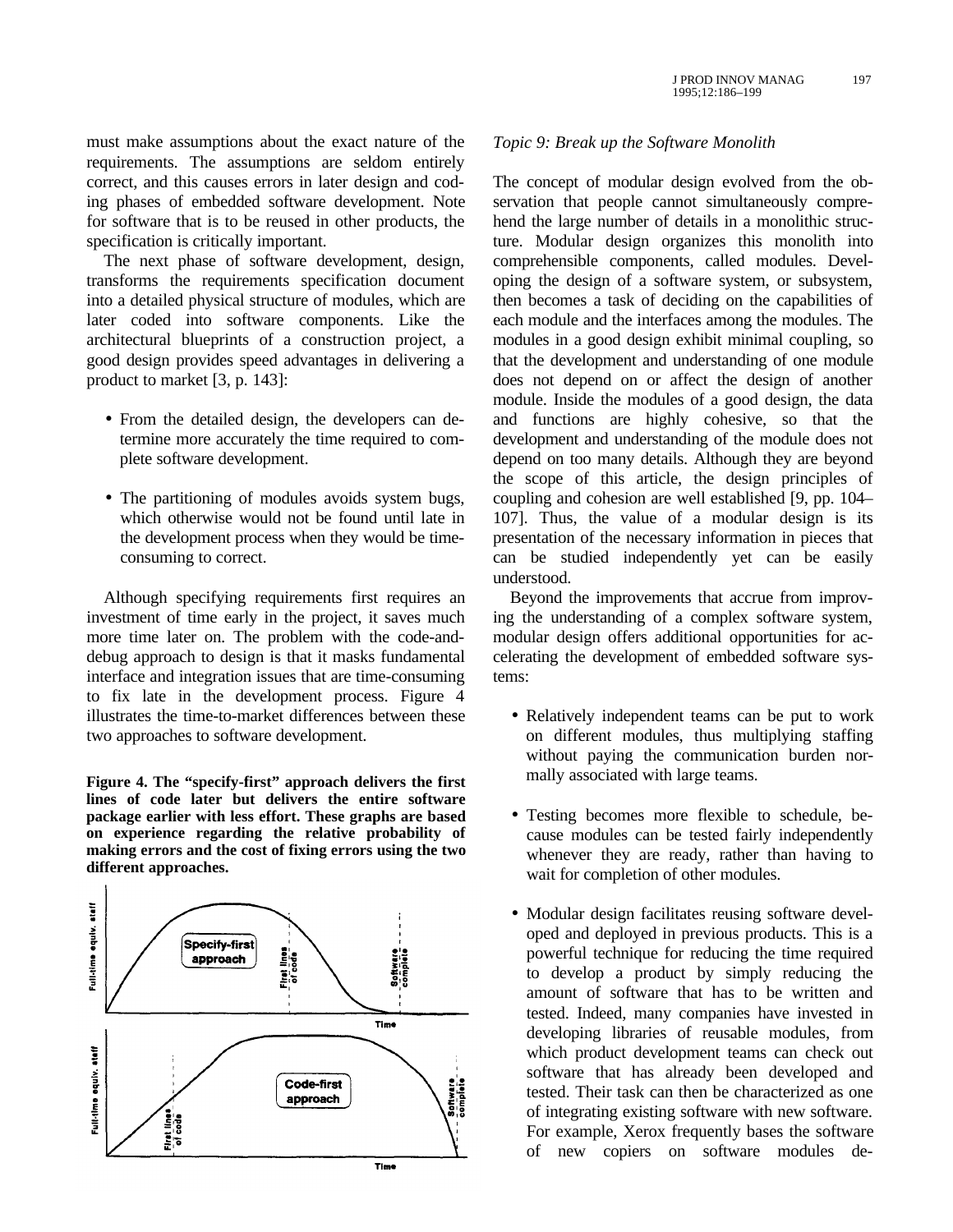veloped previously, thus significantly reducing time to market.

## *Topic 10: Factor Time into Hardware/Software Trade-off Decisions*

The traditional battleground between software and hardware engineers is whether a specific feature should be implemented in hardware or software. Many factors enter into such decisions, including manufacturing cost, production volume, development effort, system performance, and ease of accommodating design changes. Our experience, however, is that product developers do not take into account the appropriate factors in making such decisions. Typically, they base their decisions on manufacturing cost but do not consider the dollar cost of development time.

Although such hardware-software implementation decisions appear to be technical trade-offs, their basis is in fundamental business and product strategy principles. To obtain trade-offs that properly balance development time with other project objectives, software engineers will have to acquaint themselves with end users, competitive offerings, field service procedures, and the like. This demands that they be integrated into the project at a level far deeper than just "designing to spec." On the other hand, those from marketing, purchasing, and similar functions will have to learn more about software development (Topic 2) to see through the smoke screen that software engineers sometimes try to erect when it seems simpler to make decisions unilaterally.

Consider a trade-off decision made by one of our clients—Siemens Medical Systems, Inc., Electromedical Group—when they developed a special input-output board for one of their instruments. The board had two quite different and reasonably independent functions, but technical considerations suggested that both functions would fit on one circuit board, sharing a microprocessor. However, when they looked at the design as a time to market issue, they decided on quite a different solution. Both functions were placed on one board, but each had its own portion of the board and its own microprocessor. Thus, they had to buy an extra microprocessor on the hardware side, but they gained key schedule advantages on the software side:

• They could divide the project into two relatively independent subprojects, which meant clearer objectives, smaller teams, better communication, and easier testing.

• They were working well down on the microprocessors' processing capability curve, which meant that the software engineers didn't have to spend extra time planning and writing unusually efficient code to satisfy the machine's cycle time requirements (see Topic 3).

Although Siemens made this decision to facilitate software development at the expense of hardware cost, many such decisions go in the other direction, especially late in the development cycle, when the hardware seems "locked in," and software seems so flexible. When features tend to migrate toward software implementation, the software portion of the project becomes overburdened, then slips. Often product development groups fail to detect this effect because the changes in requirements occur progressively—what aptly has been called "creeping elegance." At each step the software change seems relatively simple but the effort required to make the hardware change is clearer.

Perceived cost is another factor that drives product developers too strongly toward software solutions. A software change often seems free, but changing the hardware has clearer manufacturing cost, development expense, and scheduling implications. The solution here is not only to estimate realistically all of the costs associated with the software change but also be aware of the trade-off factors between cost and time. A slip in the schedule is usually much more costly than just the extra salary of the engineers involved. To make rapid, accurate decisions between software and hardware implementation, everyone influencing a project must know just how much one month of schedule slippage will affect the company's bottom line, which can be calculated as indicated in Topic 3.

# **Conclusions**

Two themes underlie the advice given in this article. One is that because software is a new and dramatically growing element of many manufactured products, the software development process is subject to many types of growing pains. These include a scarcity of software engineers, the need for a strong program to recruit and train such engineers (even if the company is not recruiting in general), the need to procure new software development hardware and software and replace such development tools that have become obsolete quickly, and the need for everyone in the company involved with new products to become as comfortable with soft